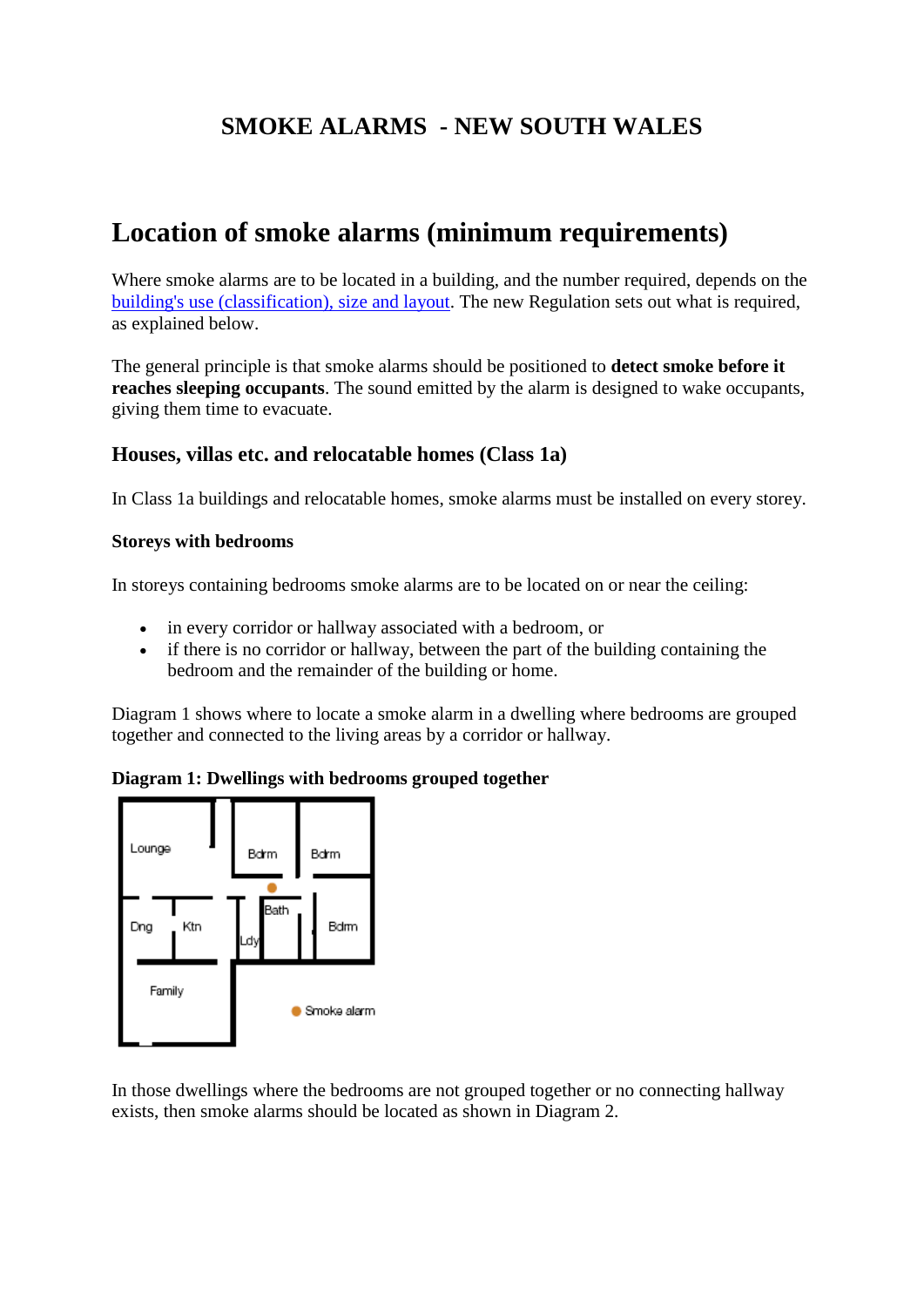

**Diagram 2: Dwellings with separated sleeping areas**

#### **Storeys with no bedrooms**

A smoke alarm must be installed in storeys not containing bedrooms. In these storeys a smoke alarm should be located in the path of travel people will most likely take to evacuate the building. This will ensure an alarm is sounded before smoke makes the escape route impassable. If the bedrooms are on the first floor, then an alarm should be positioned near the area of the interconnecting stair, as shown in Diagram 3 and 4.

**Diagram 3: Two storey dwelling showing smoke alarms in the storey containing bedrooms (first floor) and the storey not containing bedrooms (ground floor)**



**Diagram 4: Cross section through a dwelling showing smoke alarms in the storey containing bedrooms (top floor) and the storeys not containing bedrooms. Smoke alarms located within area of stairway**



## **Small boarding houses, guest houses, hostels, B&Bs etc (Class 1b)**

In Class1b buildings, smoke alarms must be installed on every storey.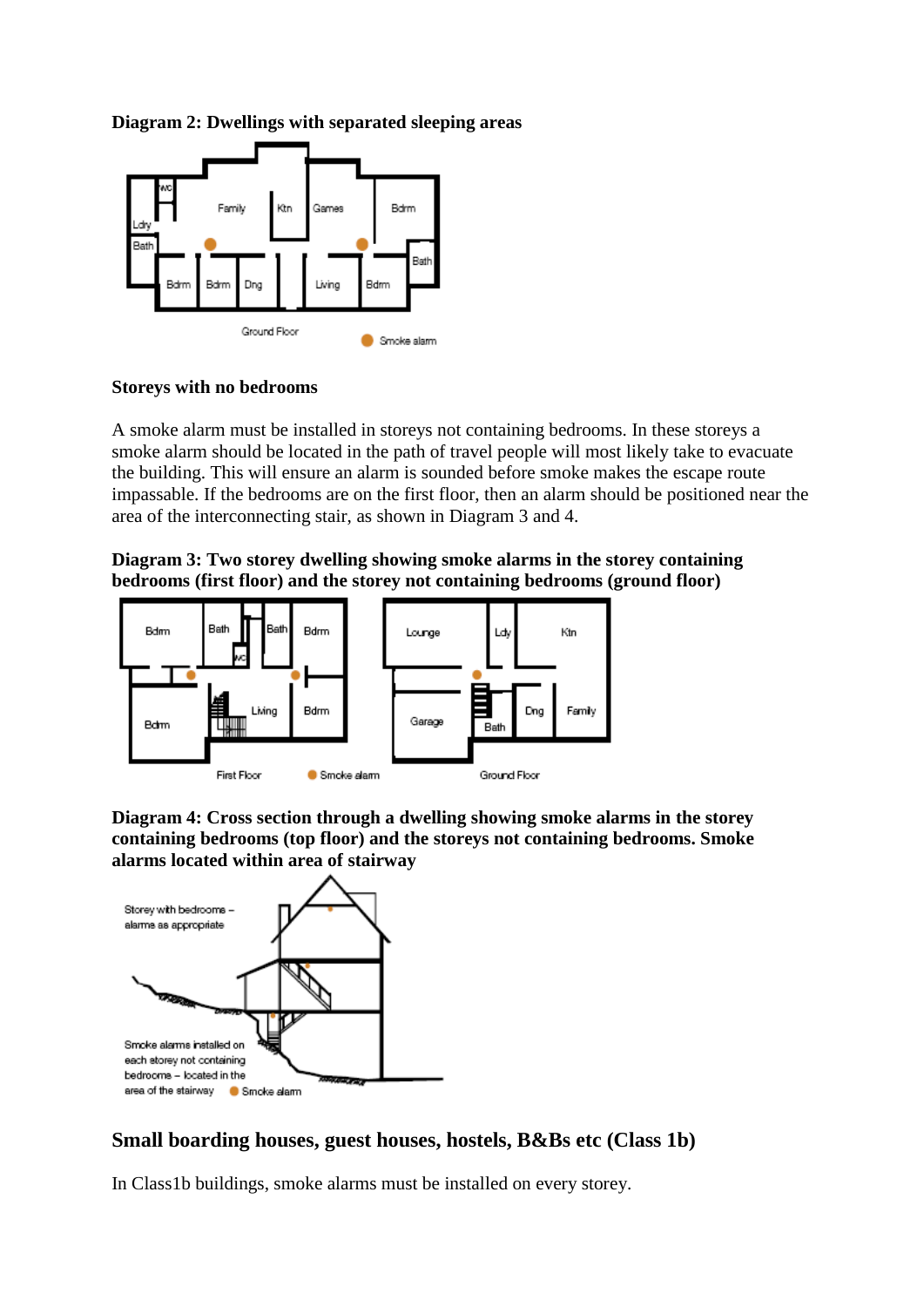## **Storeys with bedrooms**

In storeys containing bedrooms, smoke alarms must be installed on or near the ceiling in every:

- bedroom
- corridor or hallway associated with a bedroom, or, if there is no such corridor or hallway, between each part of the building containing a bedroom and the remainder of the building.

## **Diagram 5: Example for small boarding houses, guest houses, hostels, B&Bs etc.**



### **Storeys with no bedrooms**

A smoke alarm must be installed in storeys not containing bedrooms. In these storeys smoke alarms should be located in the path of travel people will most likely take to evacuate the building, similar to that for Class 1a buildings.

## **Apartments, units and flats (Class 2)**

Smoke alarms must be installed within each home unit or apartment in a Class 2 building. At this point in time, the Regulation does not require smoke alarms to be installed in common areas such as public hallways, corridors, lobbies and stairways. The focus of the Regulation for this type of building is on those parts of the building in which persons reside and sleep.

The requirements for the location of smoke alarms for dwellings in Class 2 buildings are the same as those for Class 1a buildings.

## **Large boarding houses, guest houses, hostels, backpacker accommodation; residential parts of hotels, motels, schools, health care buildings, detention centres; certain accommodation for the aged, children and people with disabilities etc. (Class 3)**

In a Class 3 building smoke alarms must be installed in each Sole-occupancy unit (SOU). In addition, if the building is not protected with a functioning sprinkler system, smoke alarms must also be installed in each:

- habitable room not within a SOU
- public corridor and other internal public space.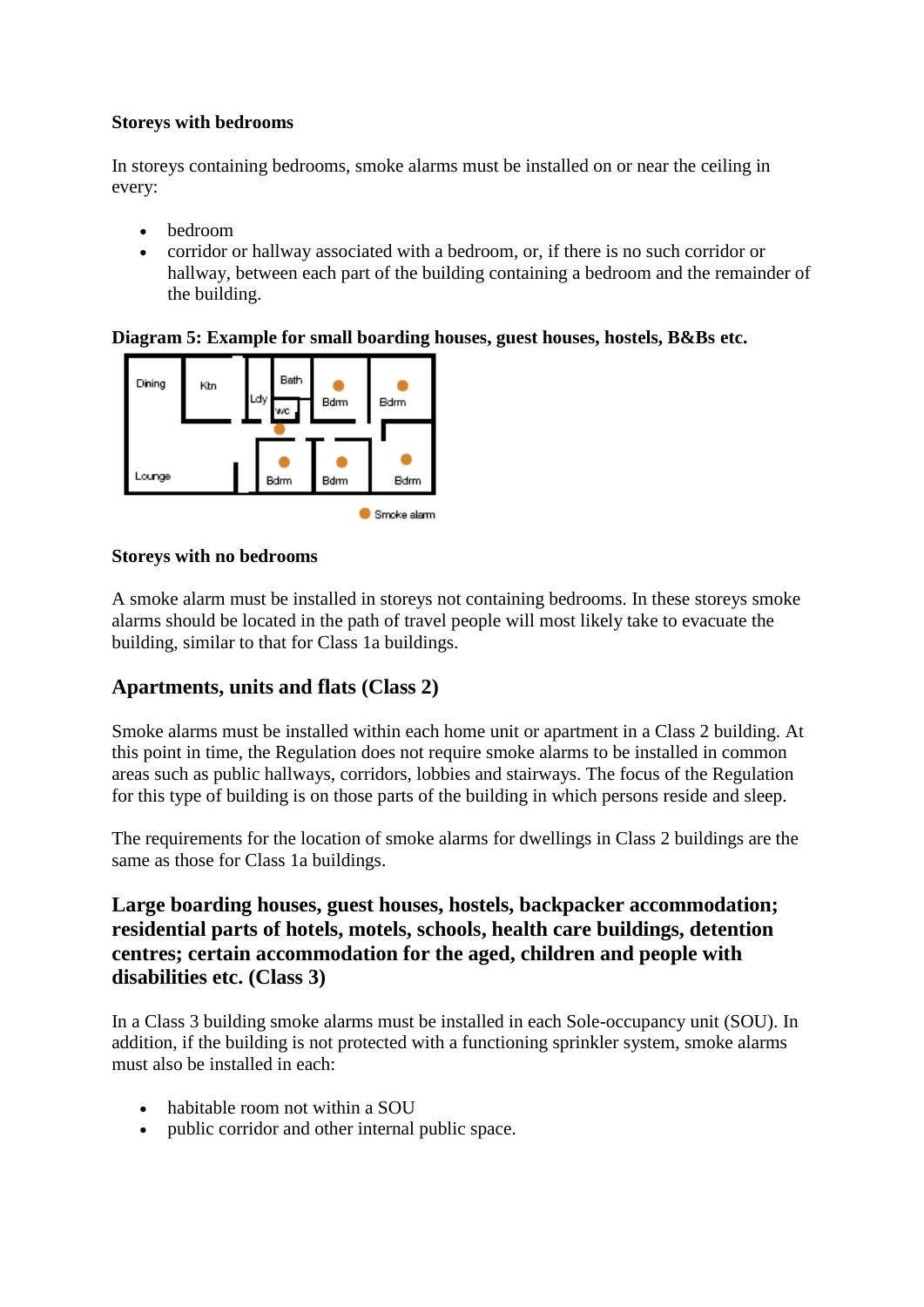Note. 'Sole-occupancy unit' as used in the new Regulation has the same meaning as in the Building Code of Australia.

## **Smoke alarms in Sole-occupancy units (SOUs)**

## **What is a Sole-occupancy unit?**

Sole occupancy unit means a room or other part of a building for occupation by one or joint owner, lessee, tenant, or other occupier to the exclusion of any other owner, lessee, tenant, or other occupier and includes:

- a dwelling; or
- a room or suite in a Class 3 building which includes sleeping facilities; or
- a room or suite of associated rooms in a Class 5, 6, 7, 8, or 9 building; or
- a room or suite associated rooms in a Class 9c aged care building, which includes sleeping facilities and any area for the exclusive use of a resident.

Smoke alarms must be installed in every storey in the SOU.

### **Storeys with bedrooms**

In storeys in the SOU that contain bedrooms, smoke alarms must be located on or near the ceilings:

- in every corridor or hallway associated with a bedroom, or
- if there is no corridor or hallway associated with a bedroom, between the part containing the bedroom and the rest of the unit.

## **Storeys with no bedrooms**

A smoke alarm must be installed in storeys in the SOU not containing bedrooms. In these storeys smoke alarms should be located on or near the ceiling in the path of travel people will most likely take to evacuate the unit.

## **Smoke alarms in parts of the building not within a SOU**

In Class 3 buildings not protected with a functioning sprinkler system the new Regulation also requires smoke alarms to be installed in:

- habitable rooms not within any SOU, for example common dining rooms, lounge rooms and recreation spaces, and common kitchens (more information on [heat alarms\)](http://www.fire.nsw.gov.au/page.php?id=589#heat)
- public corridors
- other internal public spaces including foyers, lobbies and the like.

The new Regulation requires that smoke alarms in these areas be located in accordance with the requirements of AS 1670.12004, Fire detection, warning, control and intercom systems design, installation and commissioning Part 1: Fire as if the smoke alarms are smoke detectors. In general terms, in areas with flat ceilings, AS 1670.1 requires smoke alarms to be located not more than 5.1 metres from any wall and not more than 10.2 metres apart. (For a